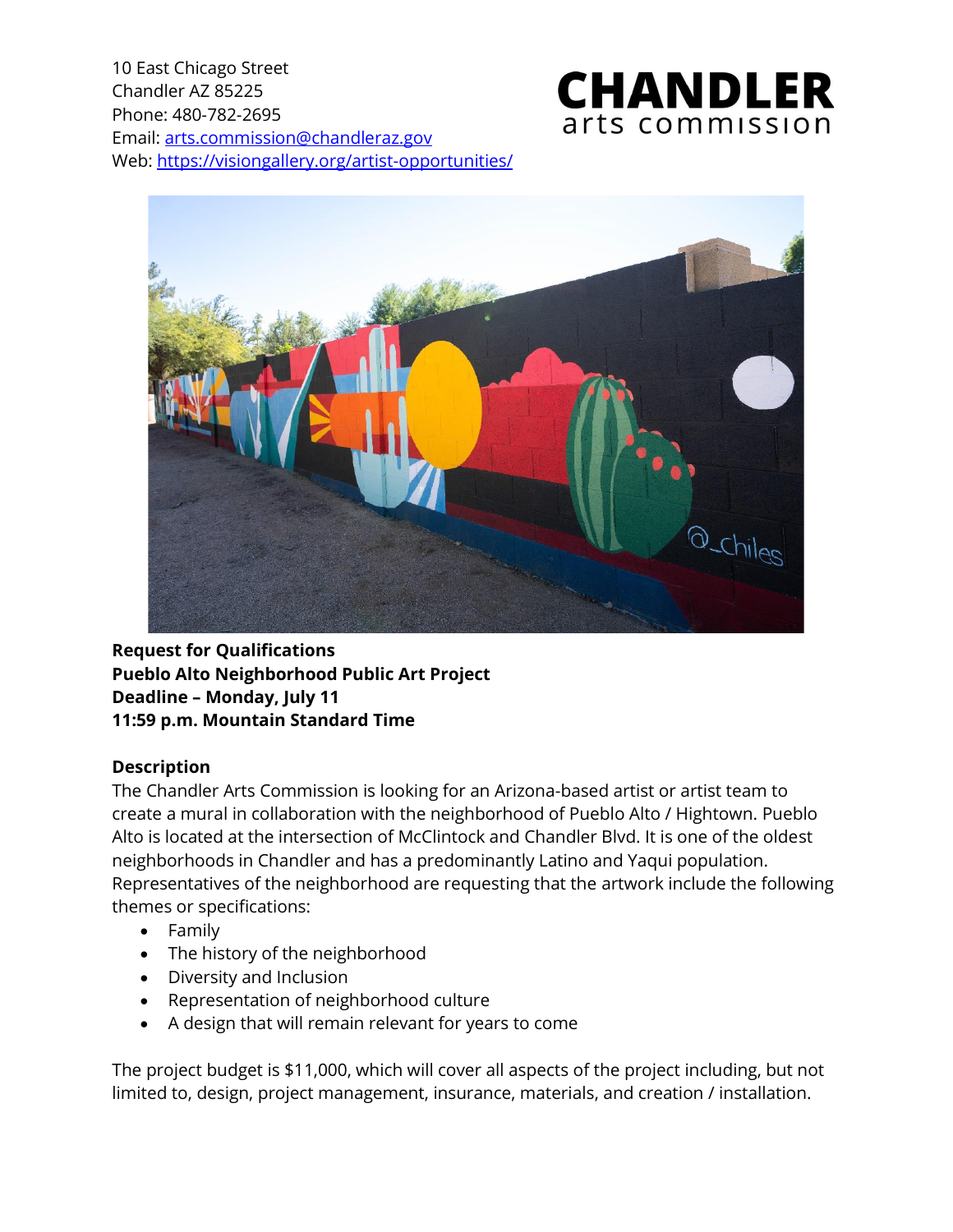Artists who have experience in working with communities and are interested in incorporating community involvement in the project are especially encouraged to apply.

Qualification submissions are due by 11:59 p.m. on Monday, July 11, and can be submitted digitally via the webform found here:<https://forms.gle/hf1fiRiMnsSNxa9i8>

## **About this Project**

This project is part of our Neighborhood Public Art program. Pueblo Alto / Hightown was selected by the Chandler Arts Commission as the partner neighborhood for this year's project. This mural project was developed by neighborhood residents and a project steering committee made up of residents and representatives of three Chandler commissions. This committee will provide initial recommendations on the finalist and the final design.

## **Submission Criteria – All entries must include:**

- 1. Current contact information, including email and phone number
- 2. Digital Images: Up to 5 images can be submitted per team and should include past completed projects. Artists are not required to include a proposed original design at this stage. All images should be included in the .pdf file and be 2000 – 3000 pixels in the longest direction.

In one document:

- 3. A corresponding image list with all pertinent information, including size, date completed, and materials used.
- 4. Artist/Artist team members' biographical information.
- 5. If available, submit a current resume or curriculum vitae (CV) including artist(s) accomplishments. Resume or CV should not exceed 2 pages. If a resume is not available or does not accurately represent your qualifications, please submit a list of your artistic accomplishments.
- 6. An introduction not to exceed 500 words explaining your previous completed projects (if applicable) and any inspirations you will draw on for this project.

**This is a request for qualifications, not a request for proposals.** For this application we are only requiring examples of past work. A finalist will attend a site visit, be given additional information, and be paid a stipend to submit a formal design proposal before a decision is reached.

# **Selection Process and Schedule**

All artist submissions will be reviewed by the Pueblo Alto Mural Project Committee and the City of Chandler Arts Commission. All entries must be submitted by 11:59 p.m. on Monday, July 11. The City anticipates selecting 1 artist for this project. The timeline for this RFQ is as follows: